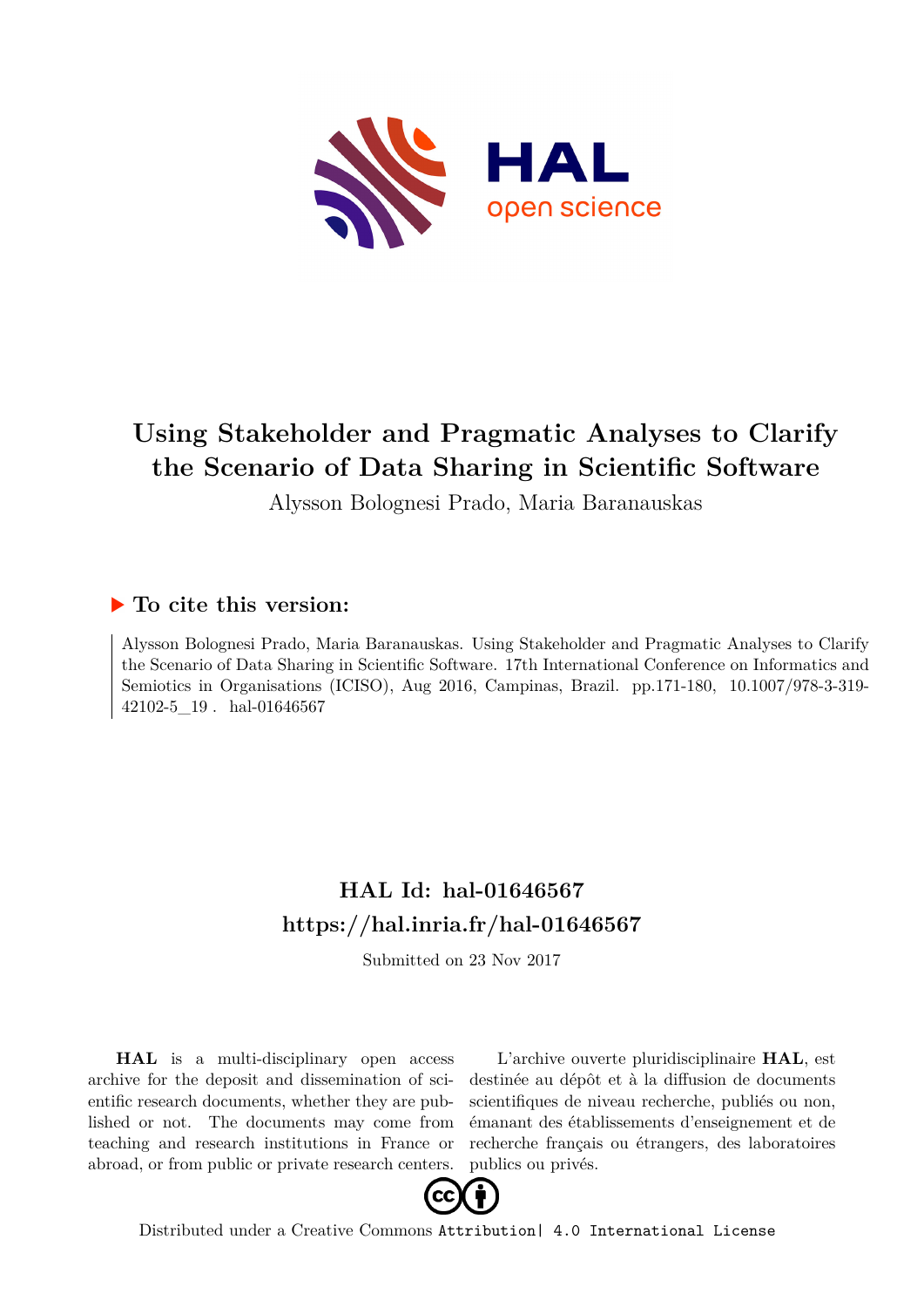### **Using Stakeholder and Pragmatic Analyses to Clarify the Scenario of Data Sharing in Scientific Software**

Alysson Bolognesi Prado and Maria Cecilia Calani Baranauskas

Institute of Computing, State University of Campinas. Campinas, São Paulo, Brazil {aprado, cecilia}@ic.unicamp.br

**Abstract.** Scientific communities can be seen as highly focused organizations, composed of people performing strict patterns of behavior. The growing body of scientific data available digitally, as well as new infrastructure of distributed access, has given to funding agencies, politicians and scientists in general the foresight of novel possibilities of discovery and innovation reusing those data. Many stakeholders now expect the data to be released, although relevant sharing rates are not always verified. In this paper, we propose a method to bring forward and represent these interests. Applying this method, we investigated how the availability of software capable of data storage and sharing can act upon their users, and whether it makes them more suitable to share research byproducts. Results show that, although current software empowers the scientists to carry out their own research, it still does not create a path through which users can make their interests spread among other stakeholders.

**Keywords:** Scientific communities, Actor-Network Theory, Norm analysis, Stakeholder analysis, Data sharing, Collaborative systems

#### **1 Introduction**

Over the last two decades, scientists have increasingly relying on computers to store and manage research data. This trend has given rise to a whole field of knowledge called e-science [6]. Several software have been developed in order to support researcher activities, for instance, Seek [27], openBIS [2] and PEDRo [10].

As a consequence of this higher availability of digitally stored data, some began to advocate the possibilities of other scientists to reuse these data [4]. However, data sharing did not reach the expected rates [1, 3]. Faniel and Zimmerman [9] have raised some questions to be answered in order to achieve data sharing and reuse in a larger scale. For instance, *"What other types of social interaction beyond that with the data producer can facilitate data reuse (e.g., colleagues, third party experts)? How can social exchange and documentation be combined to support data sharing and reuse on a large scale?"* [9, p. 61]

Scientific communities can be seen as highly focused organizations [26] performing tasks strictly conformed to their accepted methods. Therefore, we argue that the tools provided by Organizational Semiotics [19] are suited to capture the systemic features of scientific work, in particular, the ones related to intentions, interests and behavior, that is, the pragmatic level. Associated to a stakeholder analysis, it could also be used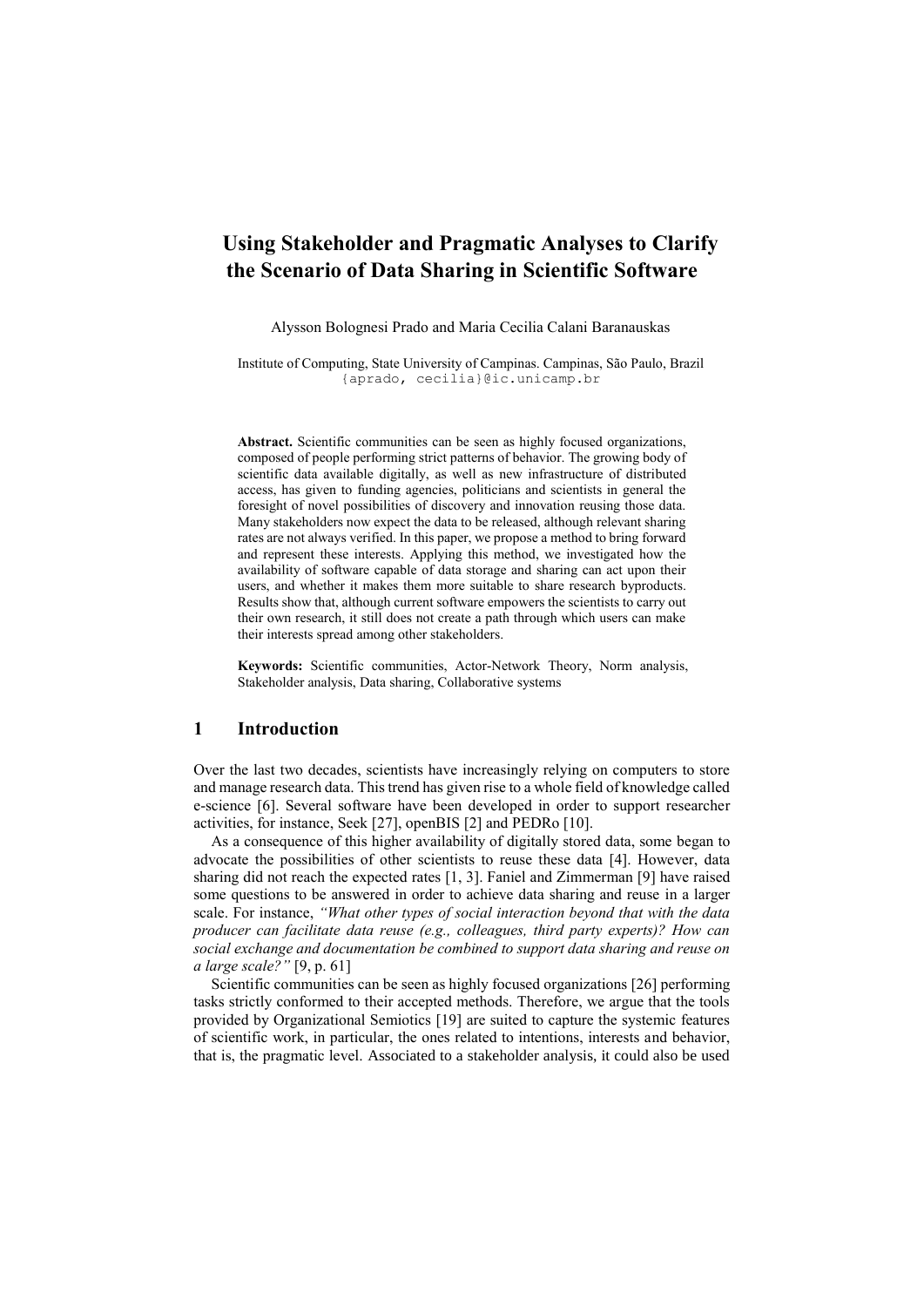for understanding the cultural reverberations, either beneficial or disadvantageous, of an innovation among the involved parties [25].

In this paper, we outline and apply a method to capture the social and pragmatic aspects of the interaction of scientists with one another as well as with technological artifacts, and the interests involved with data sharing. Given the important social facet involved in use and reuse of scientific data, we draw upon the sociological framework provided by Actor-Network Theory [16, 17] in order to improve the understanding of how non-human entities, such as software and data but not limited to them, participate in the processes performed by scientists.

This paper is organized as follows: Section 2 brings a summary of other studies contributing to the theoretical and methodological support of our analysis, while Section 3 shows the sources of information that fed it. In Section 4 we propose a method to capture how the interested entities articulate in a social scenario involving people and technology in order to achieve mutual benefit, and apply it in Section 5 to existing software. In Section 6 we discuss the findings and add our final remarks in Section 7.

#### **2 Theoretical-Methodological Background**

The Actor-Network Theory (ANT) is a theoretical as well as methodological framework that emerged from Social Studies of Science and Technology. It proposes to see social phenomena as chains of associations distributed in time and space, dependent of the continuous agency of their participants on each other [17]. Its origins on empirical studies of scientists performing their daily activities make it very suitable to help understanding social aspects of science making.

An *actor* is defined as any entity, whether human or not, capable of changing a certain state of affairs Human actors encompass people involved and interested in a certain state of affairs, along with their embodied knowledge and knowhow. ANT claims that purely human relations are short ranged and fast decaying. Non-human actors, although not provided of intentionality, have the potential of mediation and interaction, either by physical or cognitive means. Participants of social activities create associations among themselves, with the intention to get support, propagate forces and interests as well as mobilize other partners to achieve their goals.

An actor is an *intermediary* in a chain of associations when propagate the actions received without change. The behavior of an intermediary is predictable and the outputs are determined by the inputs. On the other hand, an actor is a *mediator* when it modifies, distorts, amplifies or translates incoming stimuli, being creative and showing variability and unpredictability to act on others. During a scenario analysis, intermediaries often fade out whereas mediators stand out as solvers of asymmetries and conflicts between other actors.

From the ANT perspective, normative behavior can be seen as the sum of social forces generated, stored and replied by actors and conducted through the associations between them. One actor acts upon the others affording some behavior, trying to mold it to his own interests and benefit. The more these forces are stable, the more community's behavior seems homogeneous [18]. Knowing the source and path of these influences, as well as the reservoirs of the rules, examples, laws and models [17], is fundamental when someone is interested in understanding or changing them.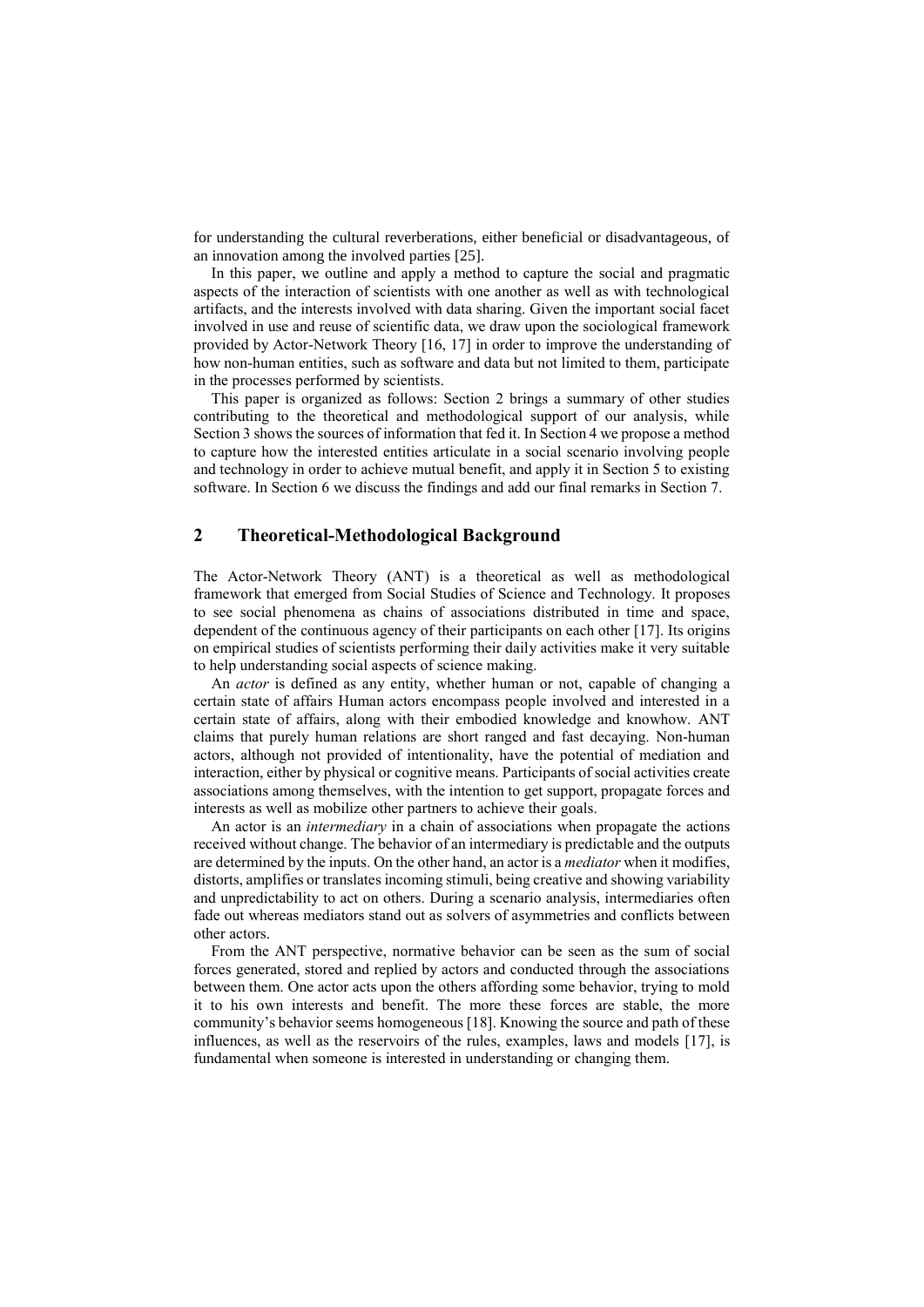Prado and Baranauskas [23, 24] proposed a method for representing the social forces involved in a social phenomenon, introducing the idea of *intended norms*, that is, desired or expected patterns of behavior. These norms can be scored using the following proposed syntax, where each one receives an identification (ID) and the source of the norm, that is, the actor who is acting upon the other, shaping its behavior, is identified: Norm <norm-id>: whenever <condition> if <state> then <target-actor> is <obliged | permitted | prohibited> **by** <source-actor> **to do** <action>. These IDs can be applied in a graphical representation of the actors and their relationships, labeling arrows that show the path of mediators and intermediaries they travel.

#### **3 The Conundrum of Sharing Research Data**

Borgman [3] studies in depth the intricate subject of data sharing among scientists, producing a clarifying discussion about the involved interests, benefits and the difficulties to overcome. For her, sharing covers a variety of acts as varied as announcing the existence of data, posting them on a website, or contributing them to a richly curated repository.

There are four main rationales driving the requests for sharing research data: reproducibility of experiments, publicity of the outcomes of public funded research, reuse of data for asking new questions, and innovate the way science is made. The reproducibility is desired, for instance, by the peer reviewers of publications, who can make better judgments of the submitted papers. Other scientists are also interested in reproducibility, since they can validate the references on which they are basing their own research. Publications add value to data and vice-versa [20].

Public funded research is a target of legislators, representing the taxpayers, who wants to make available all research data produced using governmental grants, as a direct return to the society of the invested amounts. Researchers are also willing to have access to third-party data to ask new questions over the existing datasets, particularly when those are expensive or difficult to obtain. The reuse of data raises the question of assessing the veracity and integrity of a given dataset, and the need for documentation [8, 4]. At last, it has been argued about the existence of a scientific "fourth paradigm", a new way of doing science where algorithms for data crunching and mining are applied to massive datasets to produce scientific knowledge, therefore being highly dependent of availability of data.

However, there are also reasons for limiting data sharing. For instance, researches involving human subjects must be concerned with privacy issues and not all data could be disclosed. Scientists may also be unwilling to provide their data to other researchers, particularly when they are not related to the same project or institution. That happens because researchers compete for grants, jobs, publication venues, as well as for students, and access to data is a competitive advantage in this scenario. In private funded research projects, a lower rate data sharing could be observed.

Studying how scientists interact with one another, with technology and with nature during the production of a scientific fact, Latour [16] proposes to understand this process as a progressive effort to strengthen claims by means of mobilizing other entities. These may be other person, but mostly are non-human of semiotic or material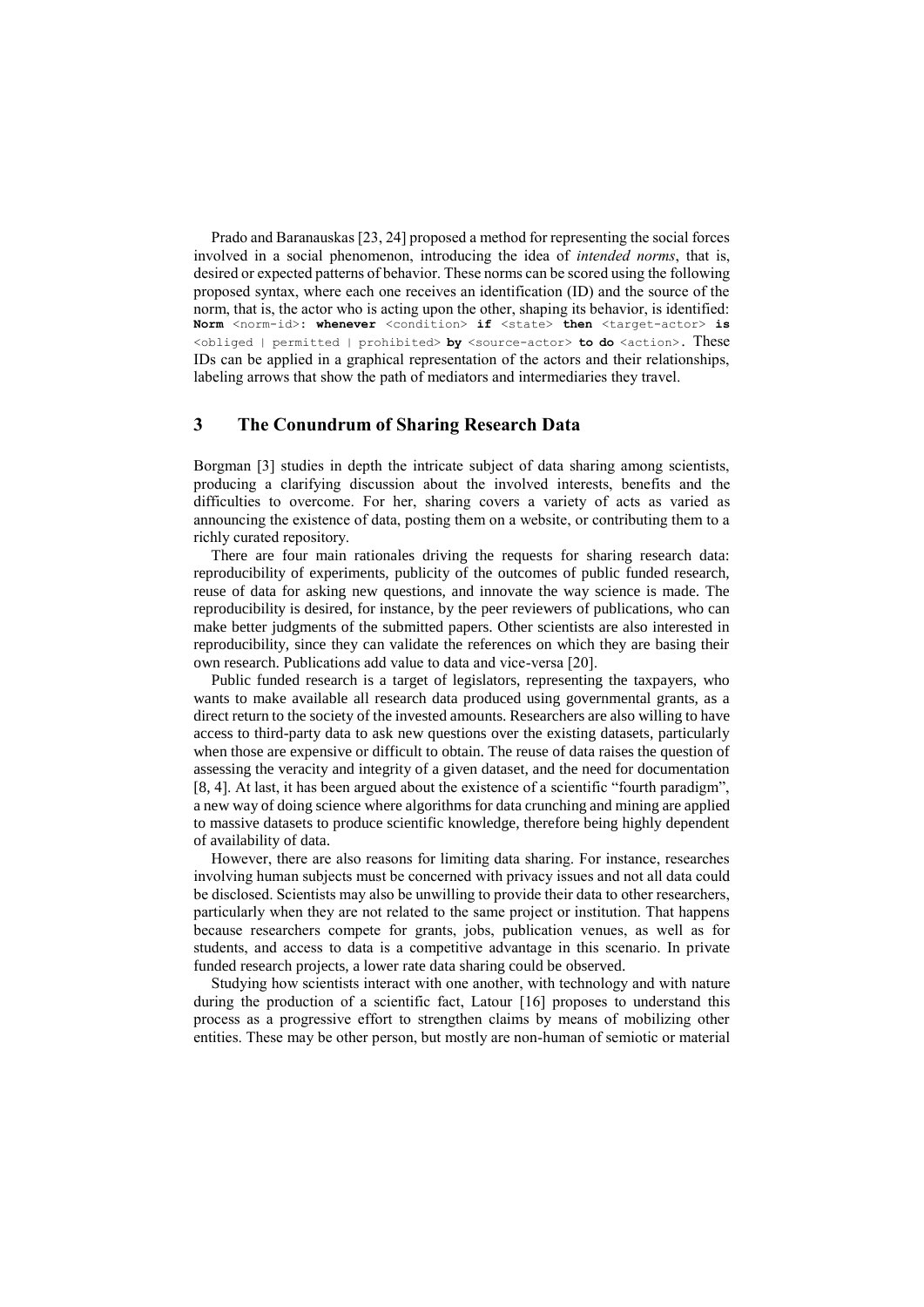nature, which provide support to the arguments, allowing certain statements to be held against inquiries.

One of the main allies a scientist can resort is the previously published scientific literature, because claims are harder to be refuted when adequately associated to citations widely accepted. The same rationale can be applied to inscriptions and other visual records produced by laboratory instruments or derived from their data, which can go along with texts to permit their authors to sustain their point of view about a subject. The validity of these arrangements, however, cannot be measured by its intrinsic characteristics. Once approved by the scrutiny of other scientists, the hypothesis can be gradually strengthened as a scientific fact as it is used by others, who become interested in its correctness.

#### **4 A Method to Trace Interests of Stakeholders**

Understanding that the behavior of users towards a piece of software can be affected by the resultant of the forces propagating on the network of associations that surround and reach them, we need to clarify the intricate set of influences each actor exerts and receives in this scenario. To perform this task, we envisioned a method that identifies the involved parties and represents their relationships and interactions, as well as the patterns of behavior they expect or desire from the others.

The Stakeholder Diagram [15] is widely used in problem articulation, serving as a good starting point to clarify the scenario under study. It provides visual representation of the roles of the participants, also showing how closely related they are to the system under study. Pouloudi et al. [22] suggest the conjoint use of stakeholder analysis and ANT as a generic, context free, guidance to identify the involved humans, as well as other relevant non-human actors.

We adopted this method to elicit the participation of actors of both nature, and employed the concepts described in Section 2 to capture the interest each actor has in the behavior of the others. In our proposal, human actors will be drawn as round rectangles, while the non-human as the ones with straight corners. They are bound by lines whenever they have some kind of interaction or association. Norm statements, representing a behavior not necessarily observed but sometimes desired or intended, are attached to arrows depicting the path from the source actor to the target, that is, from the one who will benefit from the pattern of action to the actor who should perform it accordingly.

Whenever a non-human actor is software, we must inspect its user interface in order to capture some affordances for the users. As intended norms, these can be traced back to discover, or at least hypothesize, their sources. For example, consider a system that requires the user to select the project a given dataset belongs to, being otherwise denied to upload files. It may indicate a need or intent of the institution, which provides the software to its scientists, to keep data files properly categorized. This can be captured as the following norm and diagram elements shown in Fig. 1.

**Norm** "identify project": **whenever** uploading a file **then** the scientists **are** obliged **by** the institution they work for **to** relate it to a previously registered project.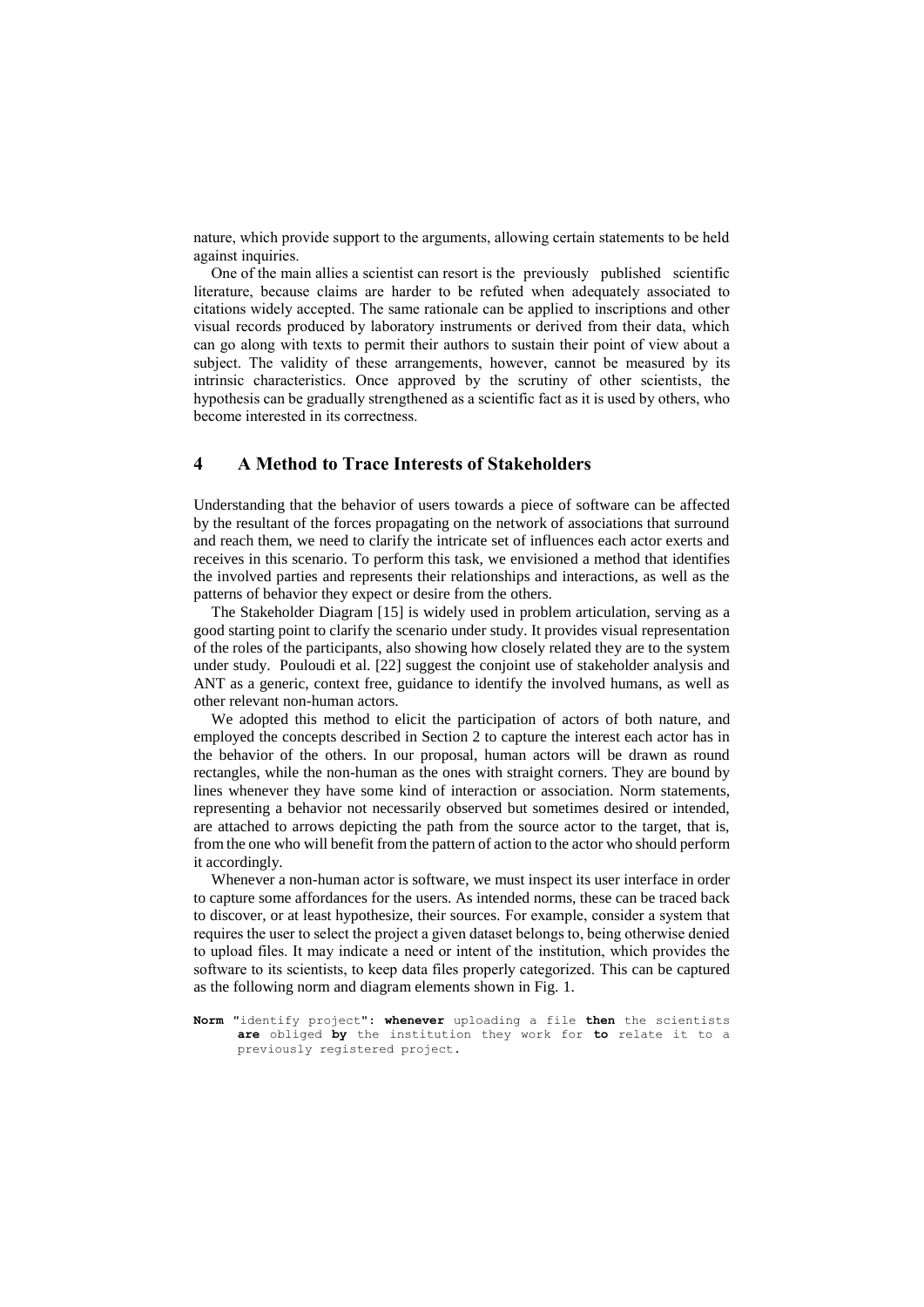

**Fig. 1.** Software and its developers acting as intermediaries, propagating the interests of the institution and molding the repertoire of actions of the users: they are obligated to identify the project a new dataset belongs. Arrows show the path of the influences and actions needed to promote such affordance

In another example, consider the interests the general public have as taxpayers and as people being studied by scientists. They are stakeholders with distinct expectations about how the researchers should behave, expressing themselves through their representatives by means of legislation. The interest of the taxpayers is exerted by means of the taxes which willingness to be paid by the citizen can influence the legislators. On the other hand, the human subjects can only rely on their contacts to legislator and personal pressure. We must notice that the taxes are acting as a nonhuman actor – an intermediary forwarding the intended norm. In their turn, the legislators shall act as a mediator, finding a half term solution, for instance, creating legislation regulating the concession of grants. This can be recorded in the following set of norms plus the diagram sketched in Fig. 2.



**Fig. 2.** legislators acting as mediators of conflicting interests, since "funding" and "privacy" are balanced and issued as another distinct desired pattern of behavior

Laws

#### **5 Inspecting a Software for Scientific Data Management**

"public/ethic"

-------

(to scientists and  $\blacktriangleleft$ <br>funding agencies)

We have studied SEEK (v.0.16.3), a scientific web-based software intended to be used by systemic biology researchers, designed and developed by a team of e-science researchers funded by a consortium of research institutions. It supports the management, sharing and exploration of data and models [25]. The user can store biology-specific information, such as records of specimen, as well as research outcomes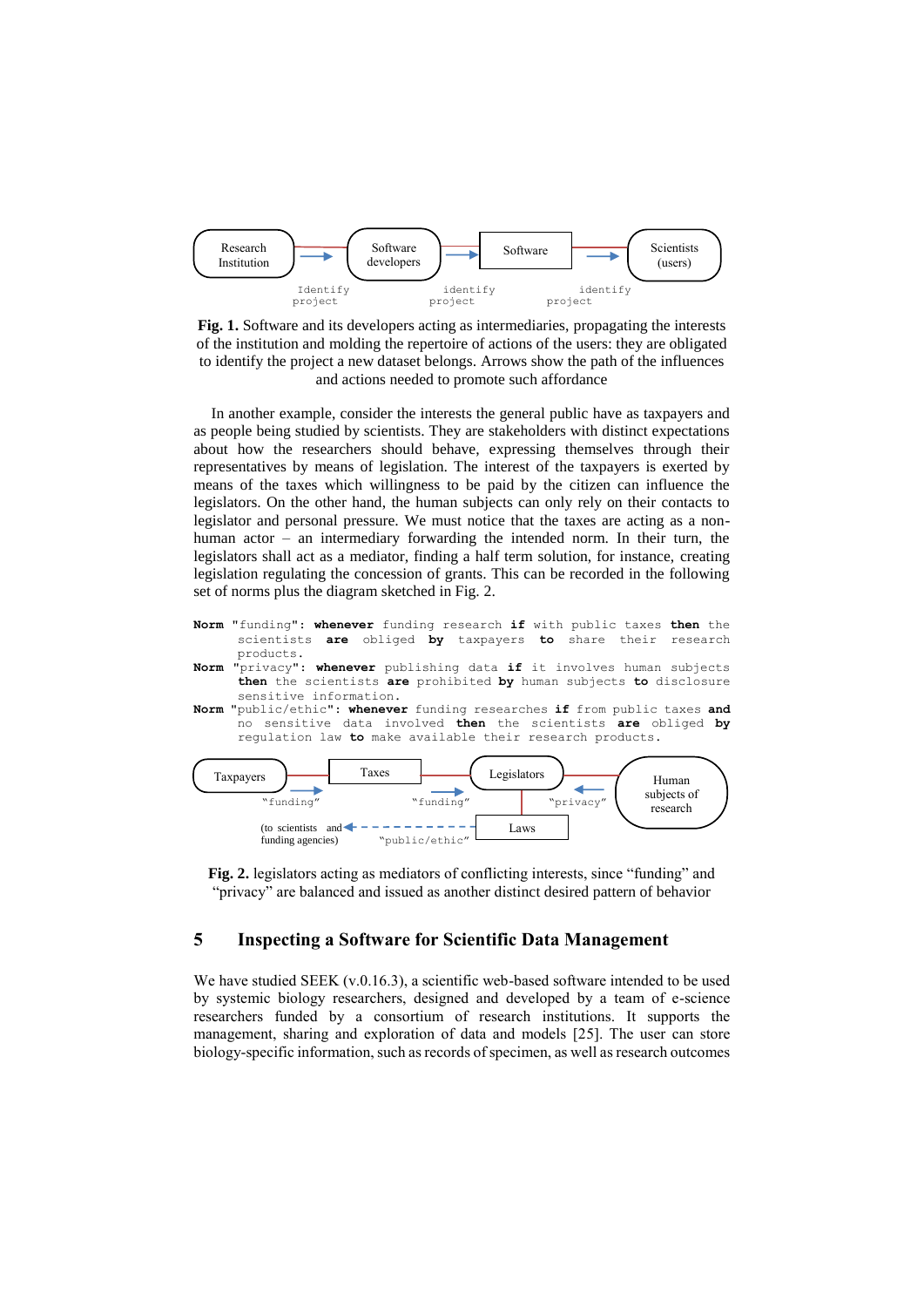of generic type, such as publications and presentations. The user is always obliged to associate these items to one of the projects she is affiliated – as the "identify project" norm defined previously.

SEEK allows users to standardize and organize their digital assets, as well as to define access permissions for each one, ensuring the scientists have the final word about who can access those files. When defining these access rules, developers provide a default value that allows anyone to know the existence of the file, but not its content. All uploaded items have a persistent URL that allows data citation, as well as a reference to its authors, rewarding the contributions of each individual. Put in norm syntax, this means:

**Norm** "control": **whenever** data is uploaded **then** scientists **are** allowed **by** developers **to** choose access rules.

**Norm** "default": **whenever** data is uploaded **if** user does not control permissions **then** other projects' members, anonymous visitors **are** allowed **by** developers **to** view data summary.

**Norm** "request"**: whenever** viewing data summary **then** other scientists **are** allowed **by** developers **to** request full access to file owner.

**Norm** "cite"**: whenever** writing a paper **if** used data files **then** scientists **are** allowed **by** developers **to** add a link referencing data.

**Norm** "access"**: whenever** data is stored on SEEK **if** paper cites data **then** other scientists, peer reviewers **are** allowed **by** scientists **to** view, use or download the file.

To describe the broader context in which the software operates, we used the previous studies summarized in Section 3, as well as the complete reports of Latour [16] and Borgman [3]. In addition to the actual examples presented in Section 4, we scored some other following intended norms, representatives of the main involved interests. The main goal of scientists is to produce scientific content, mainly in the form of publications, which are expected to be accepted and cited. All these interests are placed on the stakeholder diagram, and the result is shown in Fig. 3.

- **Norm** "funding policies": **whenever** receiving grants **then** scientists, institutions **are** obliged **by** funding agencies **to** produce scientific knowledge, mainly in the form of publications, following public/ethic laws.
- **Norm** "copyright": **whenever** sharing resource products **then** scientists **are** prohibited **by** publishers **to** disclosure copyrighted material.
- **Norm** "quality": **whenever** publishing papers **then** publishers **are** obliged **by** other scientists **to** evaluate quality and veracity of its contents. **Norm** "review": **whenever** submitting paper for publishing **then** scientists
- **are** obliged **by** peer reviewers **to** provide related data. **Norm** "reuse": **whenever** possessing data difficult to be obtained **then**
- scientists **are** obliged **by** other scientists **to** publish data.
- **Norm** "advantage": **whenever** possessing data difficult to be obtained **if**  they are kept private **then** scientists **are** allowed **by** those data **to** publish new relevant papers.
- **Norm** "spokesperson": **whenever** writing a paper **then** scientists **are** allowed **by** data, instruments, SEEK, other software **to** make claims and statements.
- **Norm** "acceptance": **whenever** writing a paper **then** other scientists, peer reviewers **are** obliged **by** scientists **to** accept their claims and statements based on data, instruments, references.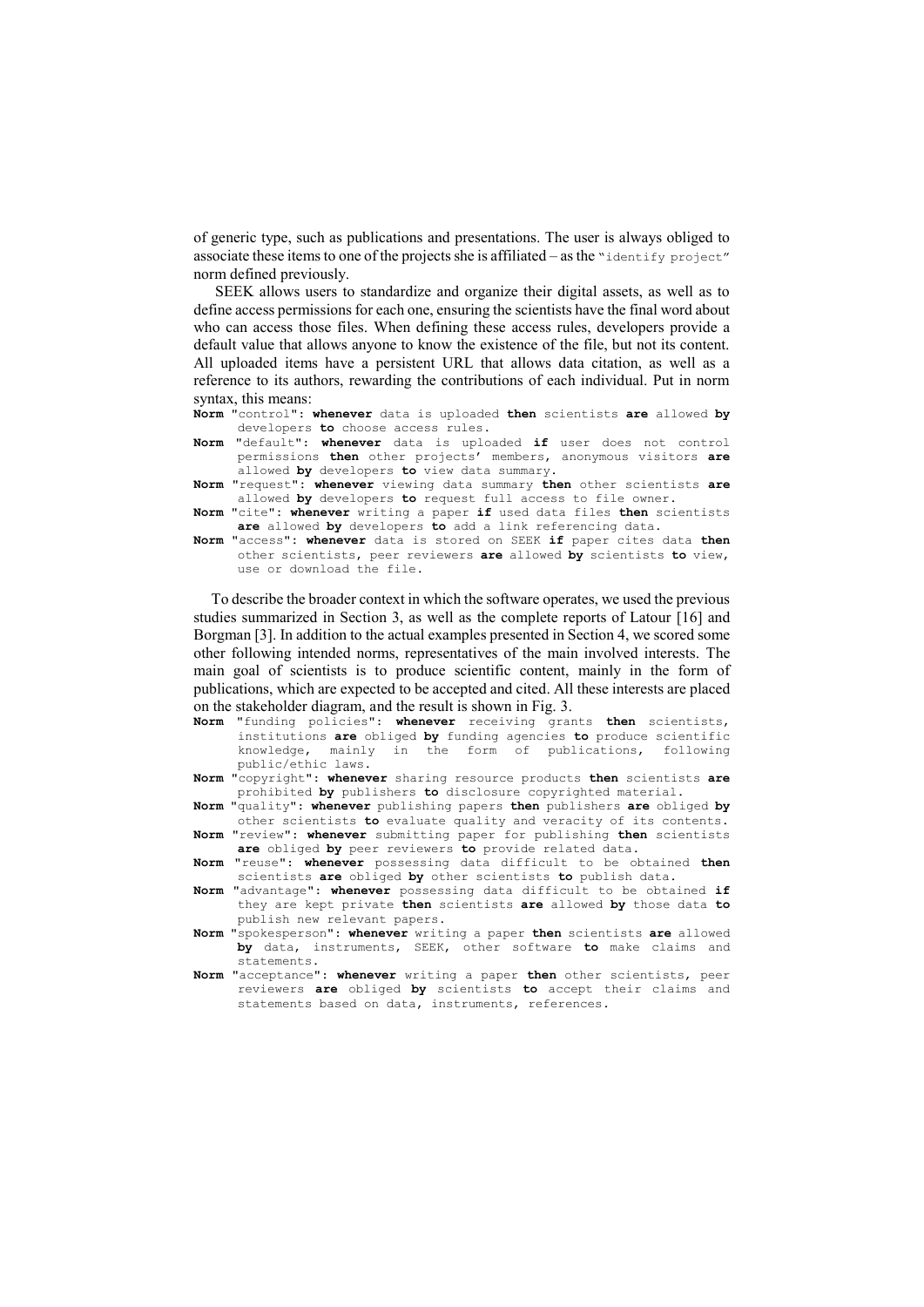

**Fig. 3.** Expanded stakeholder diagram eliciting the role of actors as the path of interests in certain patterns of behavior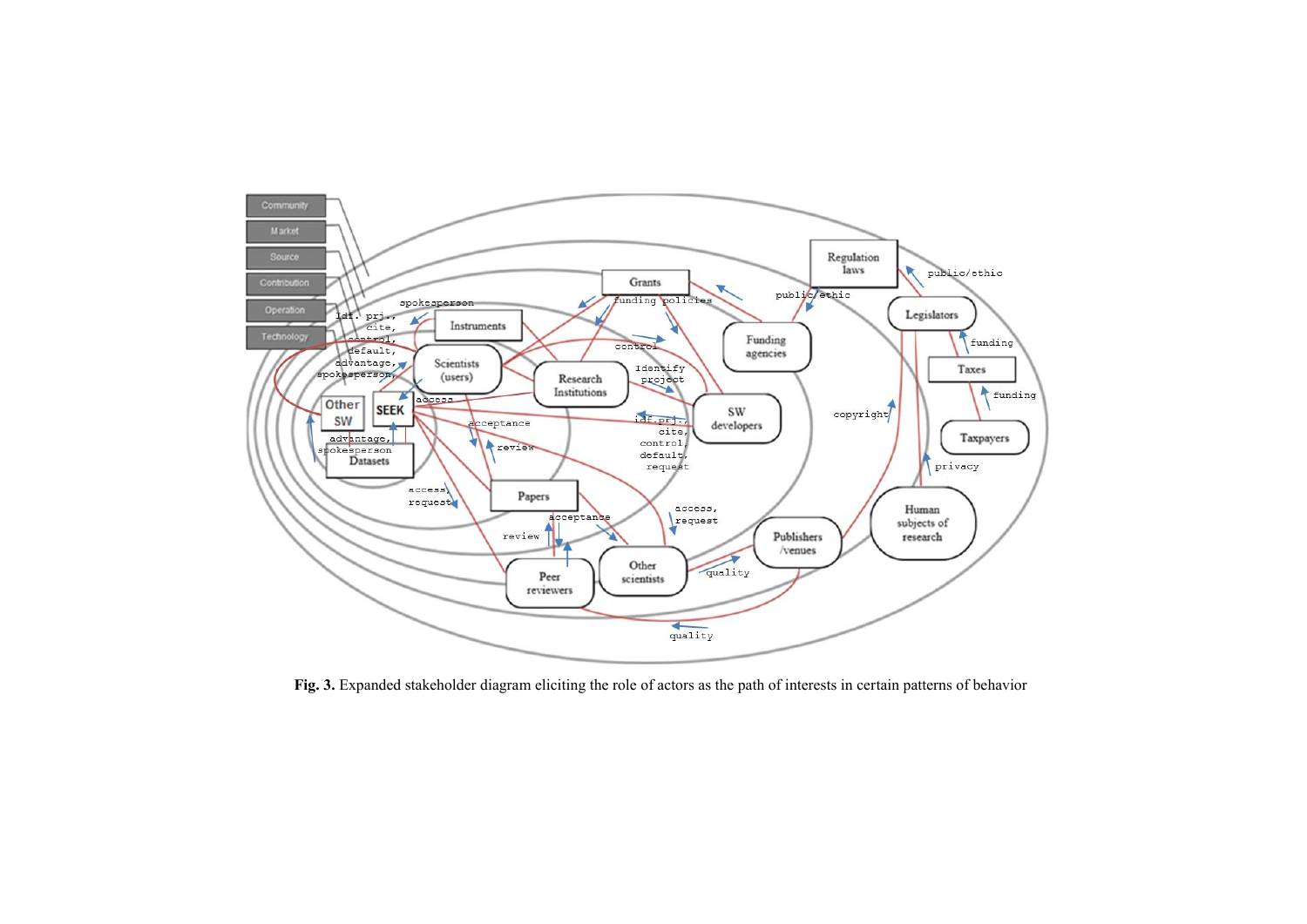#### **6 Analyzing the Outcomes**

The ANT rationale of the proposed method demands an inquisitive stance from the analyst of a given scenario, requiring the identification of in-between actors and finding or guessing how they receive and propagate interests. The search for a path for the influences, represented graphically by the arrows on the diagram, leads to a more complete set of involved entities and points out possible gaps. For instance, no path was defined for the norm "reuse", unless exists a missing link between the scientists and any – or several – other actor to promote some sort of influence. Other issues are brought forth by the arrangement provided by the stakeholder diagram; for instance, the funding agencies and the publishers are the main "bridges" to the more external social world, while the inner layers remain self-regulative. As a drawback, to guess the source of an interest can be a tricky task; for instance, "default" is attributed to the developers, only because they are the most probable responsible for that choice. Deontic operators also need to receive more attention, since the restrictions of "obliged" and "prohibited" have a different actuation than the possibilities given by "allowed".

Regarding the particular scenario in which the method was applied, the analysis reveals that software developers may play a major role as mediators. Despite of being often kept aside of the stakeholders list, their engagement to the subject in this case is not neutral. They capture the funding agencies' intentions issued as funding policies, the institutions' management requirements, the scientists' needs of using data, and finally their own interests of making some software capable of promoting data sharing; the resultant of mediation being expressed through the software affordances. Empirical validation of this finding will require further research, in situations with conflict of interests that are neither self-regulated prior to software development, nor solved during the analysis phase – for instance, using participatory design workshops.

Analysis also show that "other software" is an alternate path to provide to scientists certain possibilities of action – despite of these systems to have no social features, but instead good data visualization or manipulation – and therefore "SEEK" does not poses itself as an obligatory passage point [17] of interests. This raises as an interesting research question of how to better design these software, which should be addressed by research proposals such as the Human-Data Interaction informed by Organizational Semiotics [11]. Software has the capability of embed complex rules, also being able to act as mediator. Particularly in a social scenario where it can receive clues about the heterogeneous set of interests of the persons operating him [12]. For instance, "request" captures the interest of other scientists in datasets and mediates users, institutions, developers and other scientists' interests without exposing any file details.

There are other studies of the factors affecting data sharing and reuse among scientific communities, such as surveys based on questionnaires applied to scientists of different fields of knowledge such as health sciences [14], STEM – science, technology, engineering and mathematics [13], or social sciences [5]. They conclude that journal publishers have a statistically significant influence on such behavior, while normative pressure by other scientists and regulative pressure by funding agencies are not perceived. Our proposal complements these measures of perception by showing paths pressures travel, and pointing out possible inconsistencies. For instance, the value given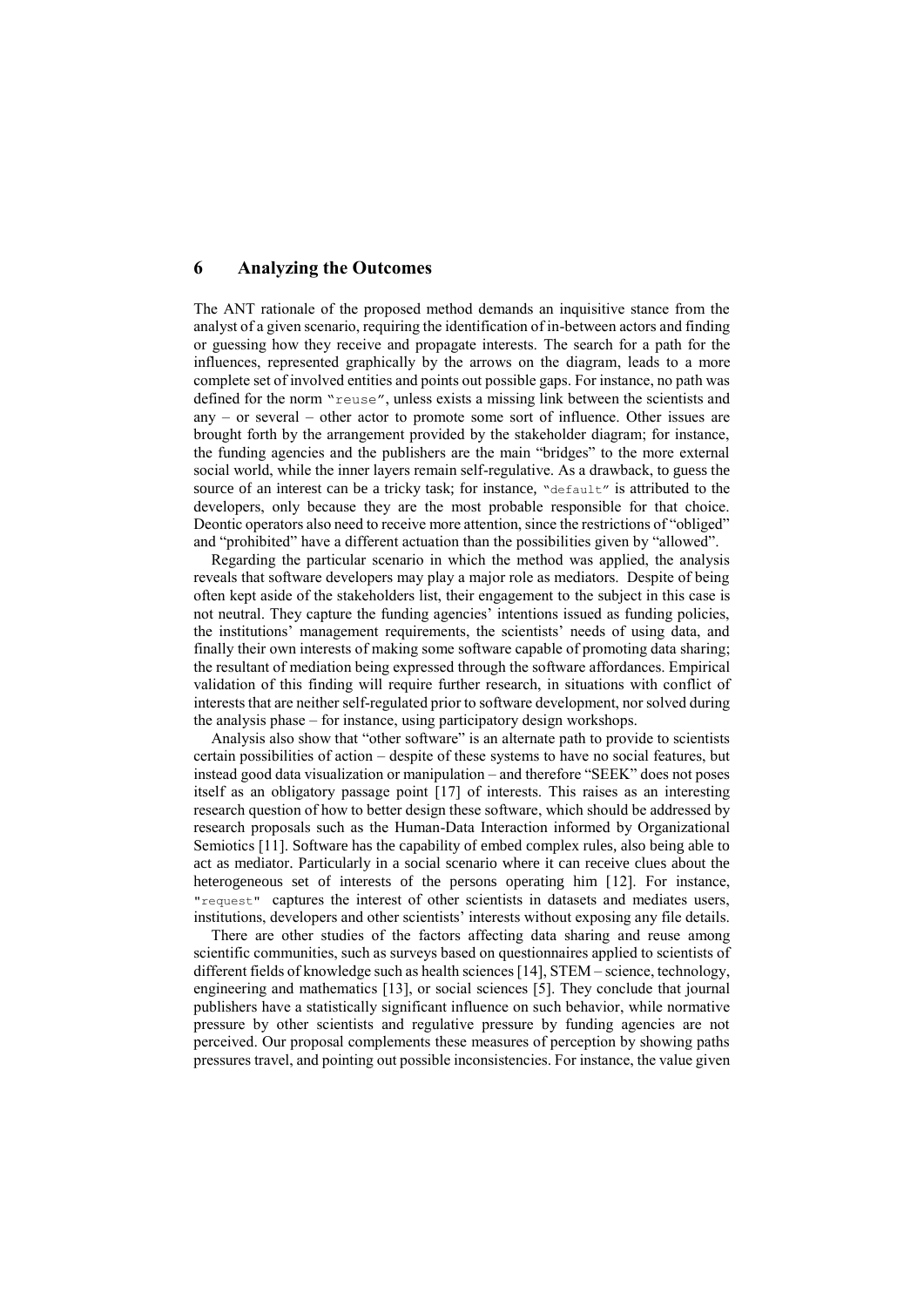to a published paper is coherent to the strength of the norms it mediates. On the other hand, the low perception of pressure by funding agencies is not compatible to previous studies and discussions [3, 16], requiring a deep checking of the actual actuation of grants onto researchers. As stated by Eze et al*.* [7], the adoption of technology is not a one-off action that can be precisely captured by quantitative methods such as questionnaires; therefore a qualitative approach as provided by ANT also contribute to a broader analysis and comprehension of the phenomena.

#### **7 Conclusion**

The effectiveness of software when different interests – sometimes conflicting – are involved is not only a matter of its technical features but also a social [21] and pragmatic challenge. Scientific software intended for data sharing are not an exception, and despite of their capacity to store huge amounts of data, its publishing and reuse rates could be improved.

By asking who is potentially benefited from a certain behavior imposed or allowed by software, and the path this influence takes, responsible agents can be pointed out. Many of the patterns promoted by the system targets the users, while other external stakeholders seem barely influenced. As software is the direct point of contact of the scientists to data, its potential as mediator to resolve asymmetries and conflicts between converging interests could be better explored. Further research includes adding existing generic scientific social software such as Mendeley or ReserchGate to the diagram, to enrich the analysis with other possible social interactions between scientists mediated by technology.

**Acknowledgments.** We thank the Brazilian Research Foundation CNPq (Grant # 308618/2014-9). The opinions expressed in this work do not necessarily reflect those of the funding agencies.

#### **References**

- 1. Appelbe, B., Bannon, D.: eResearch Paradigm Shift or Propaganda? Journal of Research and Practice in Information Technology 39(2) (2007)
- 2. Bauch, A., Adamczyk, I., Buczek, P., et al.: openBIS: a Flexible Framework for Managing and Analyzing Complex Data in Biology Research (2011)
- 3. Borgman, C.L.: The Conundrum of Sharing Research Data. Journal of the American Society for Information Science and Technology 63(6), 1059–1078 (2012)
- 4. Carlson, S., Anderson, B.: What Are Data? The Many Kinds of Data and their Implications for Reuse. Journal of Computer-Mediated Communication 12 (2007)
- 5. Curty, R.G.: Beyond Data Thrifting: An Investigation of Factors Influencing Research Data Reuse In Social Sciences. MSc Dissertation. Syracuse University (2015)
- 6. DeRoure, D., Jennings, N., Shadbolt, N.: Research Agenda for the Semantic Grid: a Future e-Science Infrastructure. Report Commissioned for EPSRC/DTI (2001)
- 7. Eze, S., Duan, Y., Chen, H.: Factors Affecting Emerging ICT Adoption in SMEs: an Actor-Network Theory Analysis. In Contemporary Research on E-business Technology and Strategy (2012)